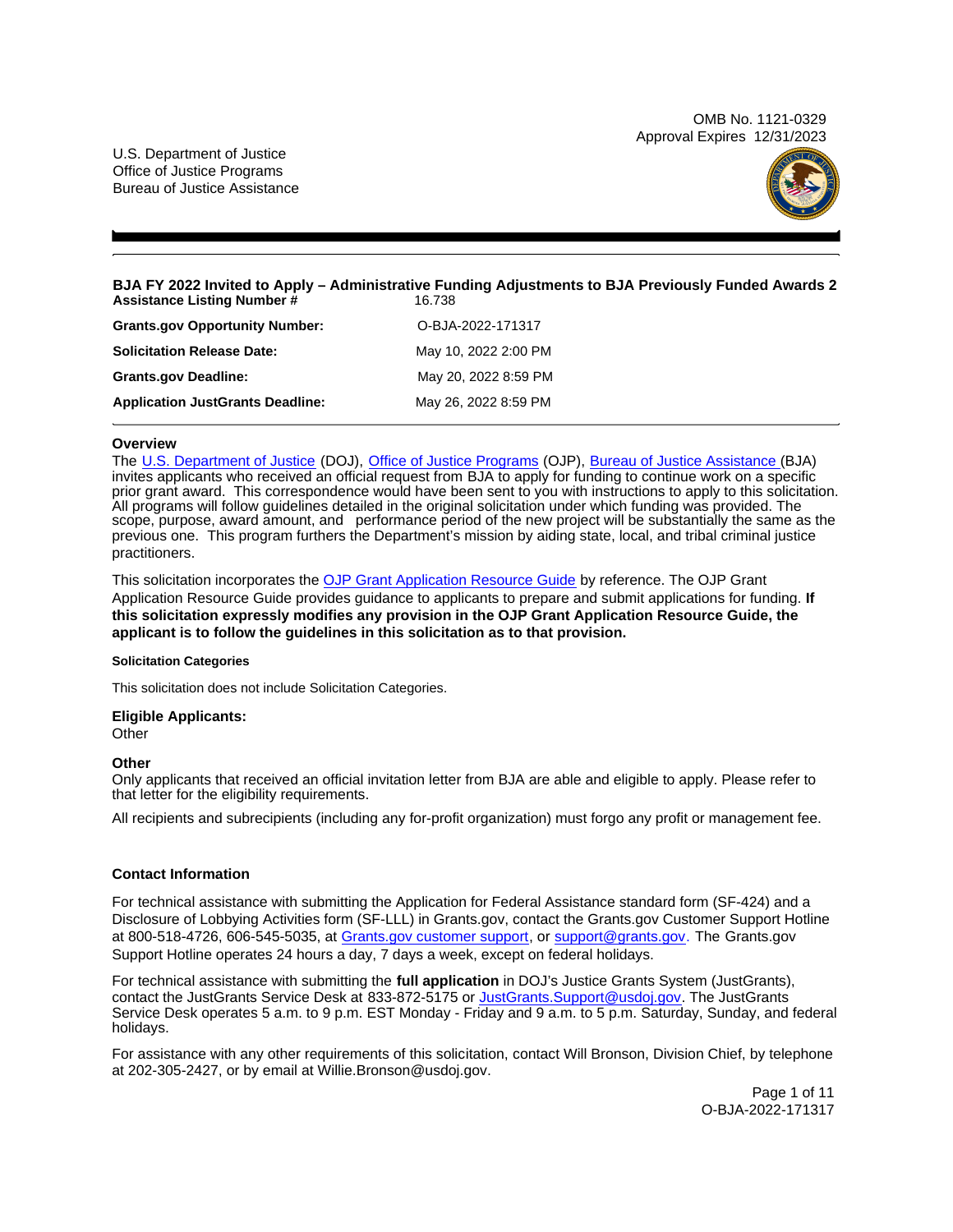# **Submission Information**

Applications will be submitted to DOJ in two steps.

**Step 1:** The applicant must submit by the [Grants.gov](https://Grants.gov) deadline the required Application for Federal Assistance standard form (SF)-424 and a Disclosure of Lobbying Activities (SF-LLL) form when they register in [Grants.gov](https://Grants.gov)  at [https://www.grants.gov/web/grants/register.html.](https://www.grants.gov/web/grants/register.html) To register in [Grants.gov,](https://Grants.gov) the applicant will need to ensure that its System for Award Management (SAM) registration is current.

**Step 2:** The applicant must then submit the **full application,** including attachments, in JustGrants at [JustGrants.usdoj.gov.](#) To be considered timely, the full application must be submitted in JustGrants by the JustGrants application deadline. OJP encourages applicants to review the "How to Apply" section in the [OJP](https://www.ojp.gov/funding/apply/ojp-grant-application-resource-guide#apply)  [Grant Application Resource Guide](https://www.ojp.gov/funding/apply/ojp-grant-application-resource-guide#apply) and the [JustGrants website](https://justicegrants.usdoj.gov/news) for more information, resources, and training.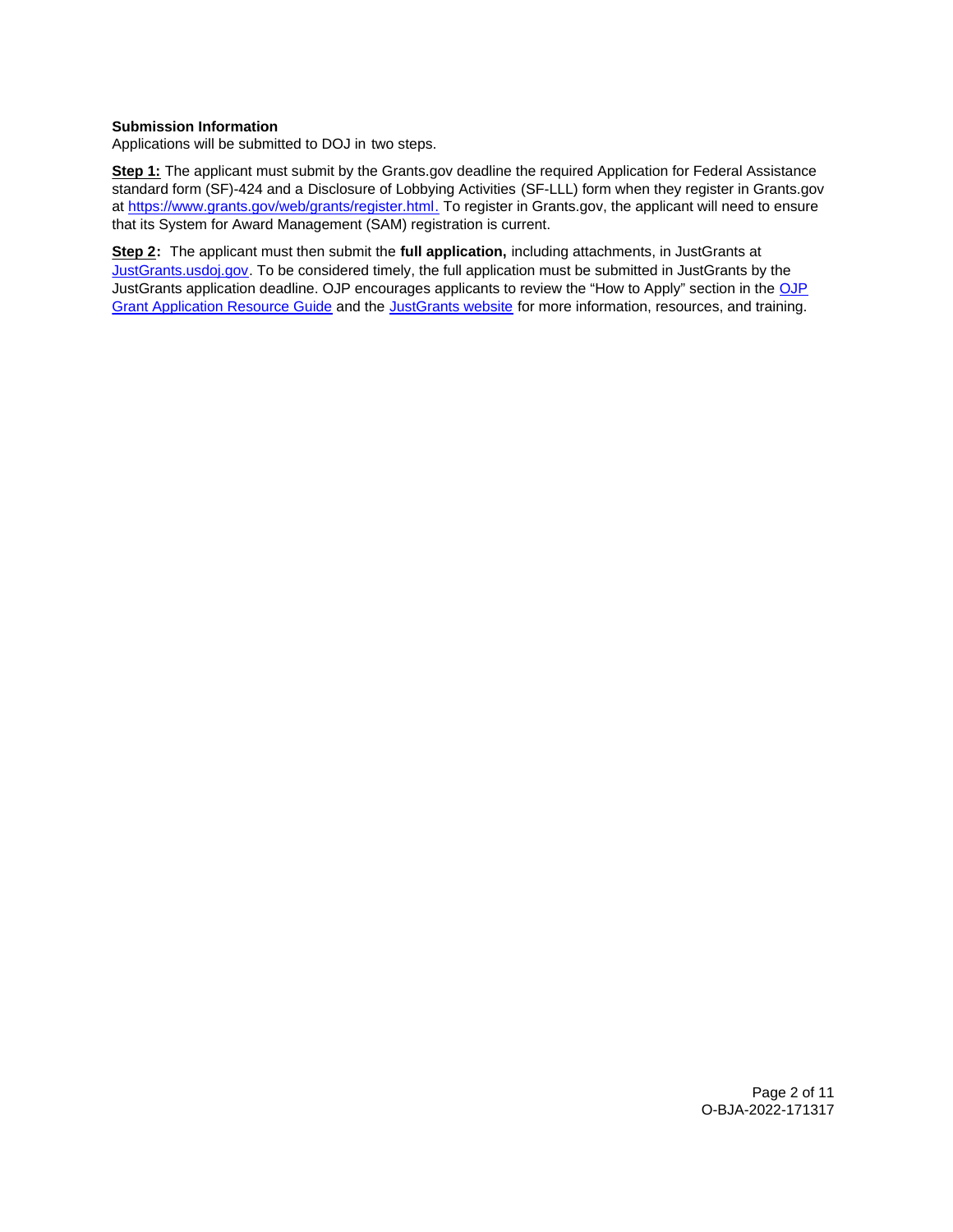# **Contents**

| <b>Contact Information</b>                                                                                | 1                                |
|-----------------------------------------------------------------------------------------------------------|----------------------------------|
| <b>Program Description</b>                                                                                | 1                                |
|                                                                                                           |                                  |
| Overview                                                                                                  | $\mathbf 5$                      |
| Specific Information                                                                                      | $\overline{5}$                   |
| Goals, Objectives, Deliverables, and Timeline                                                             | $\overline{5}$<br>$\overline{5}$ |
| Evidence-Based Programs or Practices                                                                      | $\sqrt{5}$                       |
| Information Regarding Potential Evaluation of Programs and Activities<br><b>Federal Award Information</b> | $\sqrt{5}$                       |
| General Guidance for Federal Award                                                                        | $5\phantom{.0}$                  |
| <b>Types of Awards</b>                                                                                    | $5\phantom{.0}$                  |
| Financial Management and System of Internal Controls                                                      | $\overline{5}$                   |
| <b>Budget Information</b>                                                                                 | 6                                |
| Cost Sharing or Matching Requirement                                                                      | 6                                |
| Pre-agreement Costs (also known as Pre-award Costs)                                                       | 6                                |
| Limitation on Use of Award Funds for Employee Compensation: Waiver                                        | 6                                |
| Prior Approval, Planning, and Reporting of Conference/Meeting/Training Costs                              | $\,6$                            |
| Costs Associated with Language Assistance (if applicable)                                                 | $\,6$                            |
| <b>Eligibility Information</b>                                                                            | 6                                |
| Application and Submission Information                                                                    | 6                                |
| Information to Complete the Application for Federal Assistance (SF-424)                                   | 6                                |
| Standard Applicant Information (JustGrants 424 and General Agency Information)                            | $\overline{7}$                   |
| Proposal Abstract                                                                                         | $\overline{7}$                   |
| <b>Proposal Narrative</b>                                                                                 | $\overline{7}$                   |
| Goals, Objectives, Deliverables, and Timeline                                                             | 8                                |
| <b>Budget and Associated Documentation</b>                                                                | 8                                |
| Budget Worksheet and Budget Narrative (attachment)                                                        | 8                                |
| Indirect Cost Rate Agreement (if applicable)                                                              | 8                                |
| Financial Management Questionnaire (including applicant disclosure of high-risk status)                   | 8                                |
| Disclosure of Process Related to Executive Compensation                                                   | 8                                |
| <b>Disclosures and Assurances</b>                                                                         | 8                                |
| Disclosure of Lobbying Activities                                                                         | 8                                |
| <b>DOJ Certified Standard Assurances</b>                                                                  | 8                                |
| Applicant Disclosure of Duplication in Cost Items                                                         | 8                                |
| DOJ Certifications Regarding Lobbying; Debarment, Suspension and Other Responsibility                     |                                  |
| Matters; and Drug-Free Workplace Requirements                                                             | 8                                |
| How to Apply                                                                                              | $\boldsymbol{9}$                 |
| Submission Dates and Time                                                                                 | 9                                |
| Application Review Information                                                                            | 9                                |
| <b>Review Process</b>                                                                                     | 9                                |
| <b>Federal Award Administration Information</b>                                                           | $\boldsymbol{9}$                 |
| <b>Federal Award Notices</b>                                                                              | $\boldsymbol{9}$                 |
| Administrative, National Policy, and Other Legal Requirements                                             | $\boldsymbol{9}$                 |
| Information Technology (IT) Security Clauses                                                              | 9                                |
| General Information about Post-Federal Award Reporting Requirements                                       | 9                                |
| Federal Awarding Agency Contact(s)                                                                        | 10                               |

Page 3 of 11 O-BJA-2022-171317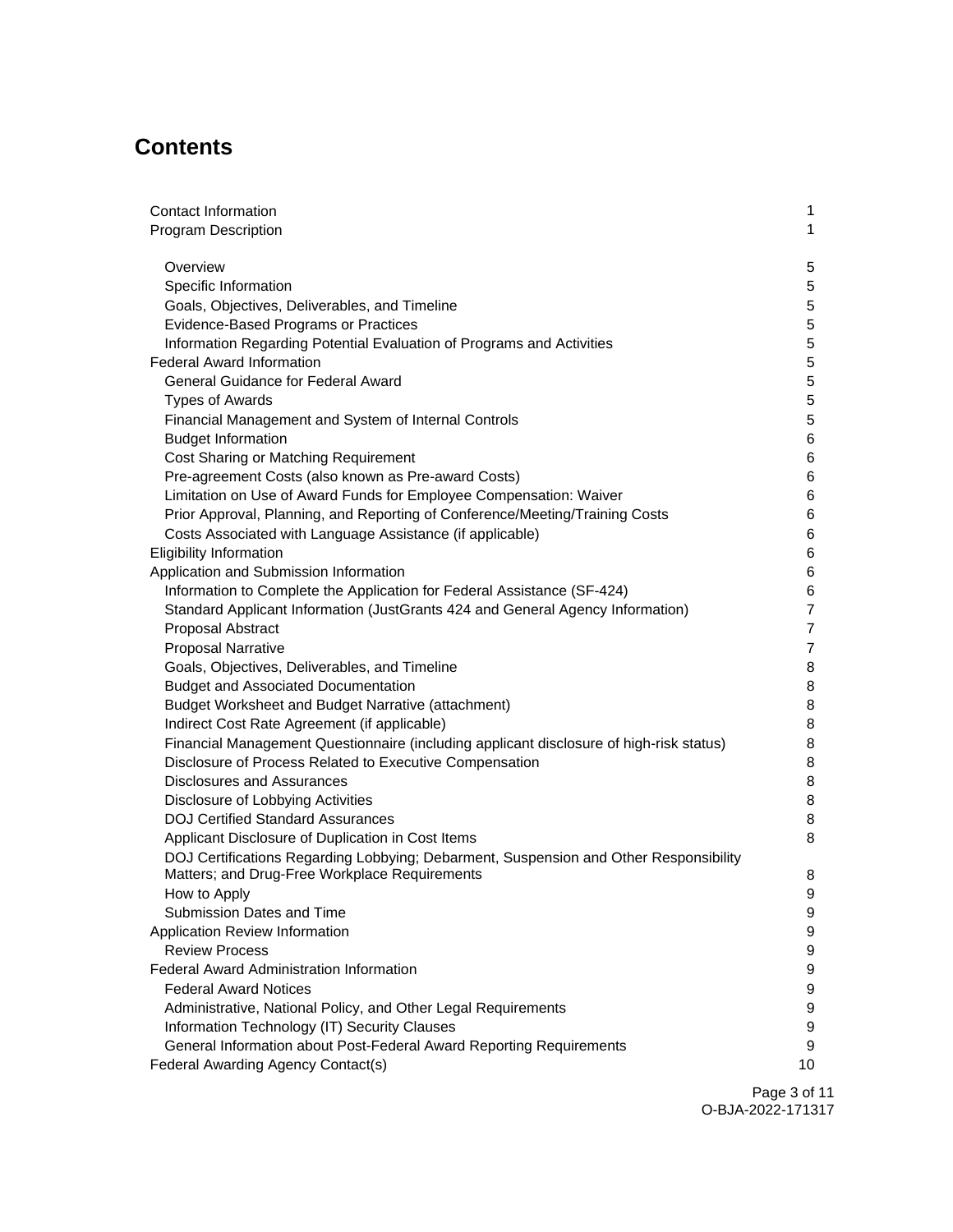| Other Information                                                       | 10 |
|-------------------------------------------------------------------------|----|
| Freedom of Information and Privacy Act (5 U.S.C. 552 and 5 U.S.C. 552a) | 10 |
| Provide Feedback to OJP                                                 | 10 |
| <b>Application Checklist</b>                                            | 10 |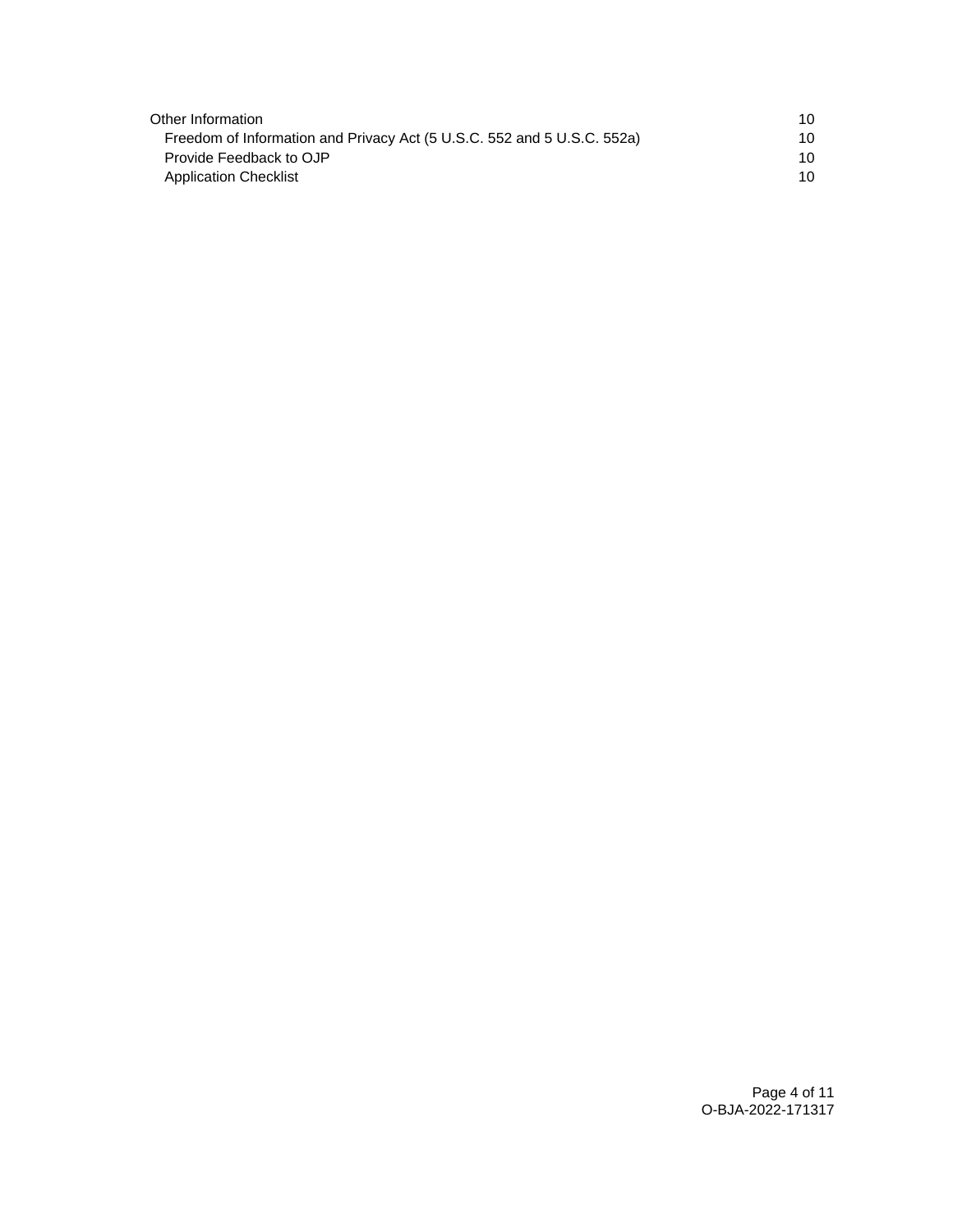# <span id="page-4-0"></span>**Program Description**

#### **Overview**

OJP is committed to advancing work that promotes civil rights and racial equity, increases access to justice, supports crime victims and individuals impacted by the justice system, strengthens community safety and protects the public from crime and evolving threats, and builds trust between law enforcement and the community. The purpose of this solicitation is to invite organizations and entities to apply for continuation funding in support of specific BJA initiatives. This solicitation is exclusively for those who received a letter from BJA to apply. All guidelines and funding rules are the same as the original funded project.

**Statutory Authority:** The JAG Program is authorized by Title I of Pub. L. No. 90-351 (generally codified at 34 U.S.C. 10101-10726), including subpart 1 of part E (codified at 34 U.S.C. 10151 - 10158); see also 28 U.S.C. 530C(a).

#### **Specific Information**

Detailed information on what is sought under this award was provided in the applicant invitation letter.

#### **Goals, Objectives, Deliverables, and Timeline**

The Goals, Objectives, and Deliverables are unchanged from those established for the original funded project. Any activities funded under this solicitation will support activities that are commensurate with those specified Goals, Objectives, and Deliverables unless altered by BJA and as outlined in the applicant invitation letter.

#### **Evidence-Based Programs or Practices**

OJP strongly encourages the use of data and evidence in policymaking and program development for criminal justice, juvenile justice, and crime victim services. For additional information and resources on evidence-based programs or practices, see the [OJP Grant Application Resource Guide.](https://www.ojp.gov/funding/apply/ojp-grant-application-resource-guide#evidence-based)

## **Information Regarding Potential Evaluation of Programs and Activities**

OJP may conduct or support an evaluation of the programs and activities funded under this solicitation. For additional information, see the [OJP Grant Application Resource Guide](https://www.ojp.gov/funding/apply/ojp-grant-application-resource-guide#potential-evaluation) section entitled "Information Regarding Potential Evaluation of Programs and Activities."

#### **Federal Award Information**

## **General Guidance for Federal Award**

Total number of awards BJA expects to make: 1 Maximum dollar amount for each award: \$28,024 Total amount to be awarded under solicitation: \$28,024 Period of performance start date: October 1, 2019 Period of performance duration: 48 months

## **Solicitation Categories**

This solicitation does not include Solicitation Categories.

#### **Types of Awards**

BJA expects to make awards under this solicitation as grants. See the "Administrative, National Policy, and Other Legal Requirements" section of the [OJP Grant Application Resource Guide](https://www.ojp.gov/funding/apply/ojp-grant-application-resource-guide#administrative) for a brief discussion of important statutes, regulations, and award conditions that apply to many (or in some cases, all) OJP grants.

#### **Financial Management and System of Internal Controls**

Award recipients and subrecipients (including recipients or subrecipients that are pass-through entities) must, as described in the Part 200 Uniform Requirements as set out at 2 C.F.R. 200.303, comply with standards for financial and program management. See the [OJP Grant Application Resource Guide](https://www.ojp.gov/funding/apply/ojp-grant-application-resource-guide#fm-internal-controls) for additional information.

> Page 5 of 11 O-BJA-2022-171317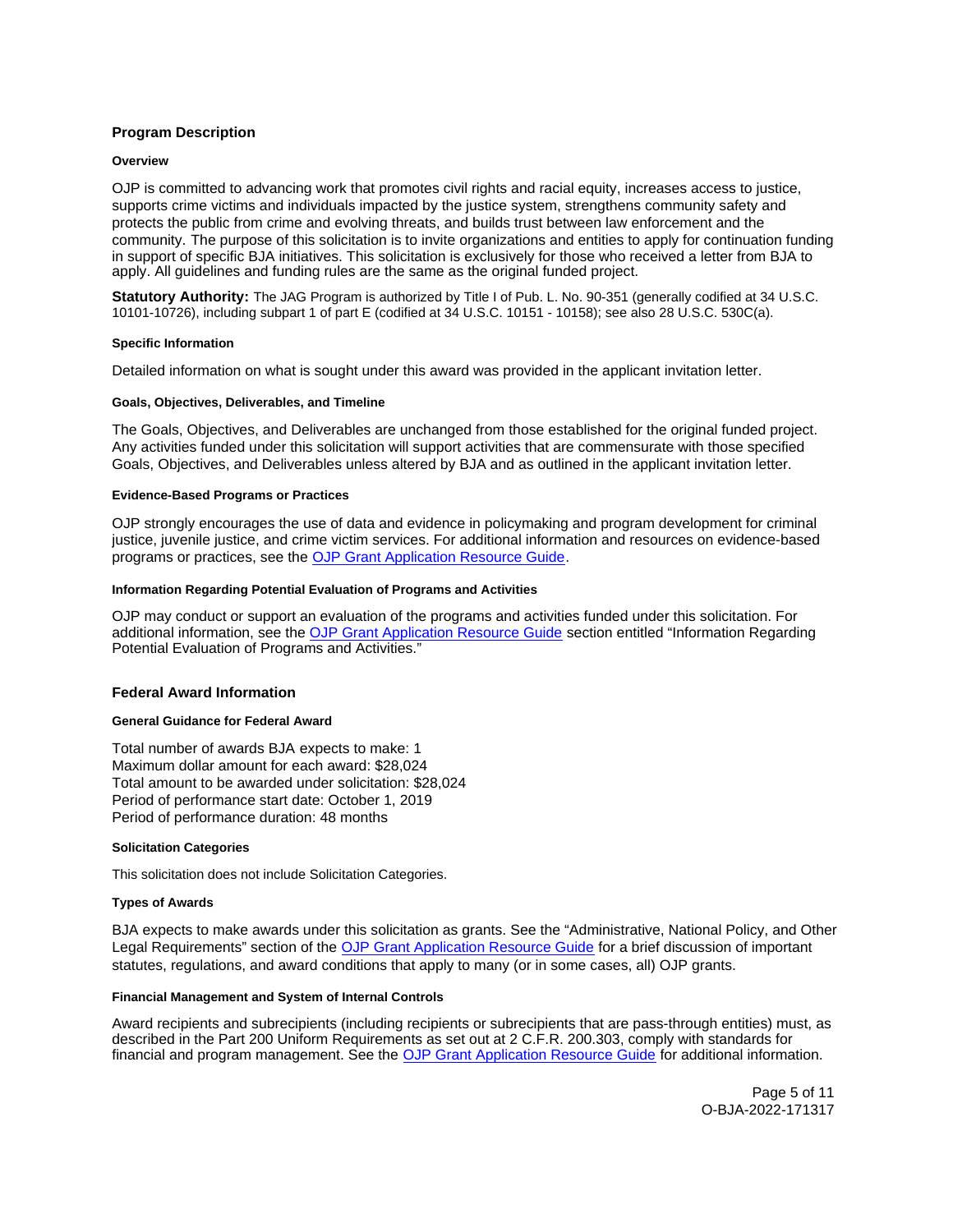## <span id="page-5-0"></span>**Budget Information**

Please see the guidance provided in the invitation letter and refer back to the specific budget guidance offered under the original solicitation. Please see the DOJ Grants Financial Guide for further guidance.

## **Cost Sharing or Matching Requirement**

Please refer back to the letter of invitation from BJA on specific match requirement guidance and direction. If a match is required, see the [OJP Grant Application Resource Guide](https://www.ojp.gov/funding/apply/ojp-grant-application-resource-guide#fm-internal-controls) for additional information on this match requirement.

#### **Pre-agreement Costs (also known as Pre-award Costs)**

See the [OJP Grant Application Resource Guide](https://www.ojp.gov/funding/apply/ojp-grant-application-resource-guide#pre-agreement-costs) for information on Pre-agreement Costs (also known as Preaward Costs).

#### **Limitation on Use of Award Funds for Employee Compensation: Waiver**

See the [OJP Grant Application Resource Guide](https://www.ojp.gov/funding/apply/ojp-grant-application-resource-guide#limitation-use-award) for information on the Limitation on Use of Award Funds for Employee Compensation; Waiver.

#### **Prior Approval, Planning, and Reporting of Conference/Meeting/Training Costs**

See the [OJP Grant Application Resource Guide](https://www.ojp.gov/funding/apply/ojp-grant-application-resource-guide#prior-approval) for information on Prior Approval, Planning, and Reporting of Conference/Meeting/Training Costs.

#### **Costs Associated with Language Assistance (if applicable)**

See the [OJP Grant Application Resource Guide](https://www.ojp.gov/funding/apply/ojp-grant-application-resource-guide#costs-associated) for information on Costs Associated with Language Assistance.

## **Eligibility Information**

For eligibility information, see the solicitation cover page and refer to the letter received from BJA inviting the applicant to apply.

For information on cost sharing or matching requirements, see the Federal Award Information section.

## **Application and Submission Information**

See the "Application Elements and Formatting Instructions" section of the [OJP Grant Application Resource Guide](https://www.ojp.gov/funding/apply/ojp-grant-application-resource-guide#application-elements)  for information on what happens to an application that does not contain all the specified elements or is nonresponsive to the scope of the solicitation.

## **Information to Complete the Application for Federal Assistance (SF-424)**

The SF-424 must be submitted in [Grants.gov](https://Grants.gov). It is a required standard form used as a cover sheet for submission of pre-applications, applications, and related information. See the [OJP Grant Application Resource Guide](https://www.ojp.gov/funding/apply/ojp-grant-application-resource-guide#complete-application) for additional information on completing the SF-424.

In Section 8F of the SF-424, please include the name and contact information of the individual **who will complete the application in JustGrants**. JustGrants will use this information (email address) to assign the application to this user in JustGrants.

**Intergovernmental Review:** This solicitation ("funding opportunity") **is** subject to [Executive Order 12372.](https://www.archives.gov/federal-register/codification/executive-order/12372.html) An applicant may find the names and addresses of State Single Points of Contact (SPOCs) at the following website: [https://www.whitehouse.gov/wp-content/uploads/2020/04/SPOC-4-13-20.pdf.](https://www.whitehouse.gov/wp-content/uploads/2017/11/Intergovernmental_-Review-_SPOC_01_2018_OFFM.pdf) If the applicant's state appears on the SPOC list, the applicant must contact its SPOC to find out about, and comply with, the state's process under E.O. 12372. In completing the SF-424, an applicant whose state appears on the SPOC list is to make the appropriate selection in response to question 19, once the applicant has complied with its state E.O. 12372

> Page 6 of 11 O-BJA-2022-171317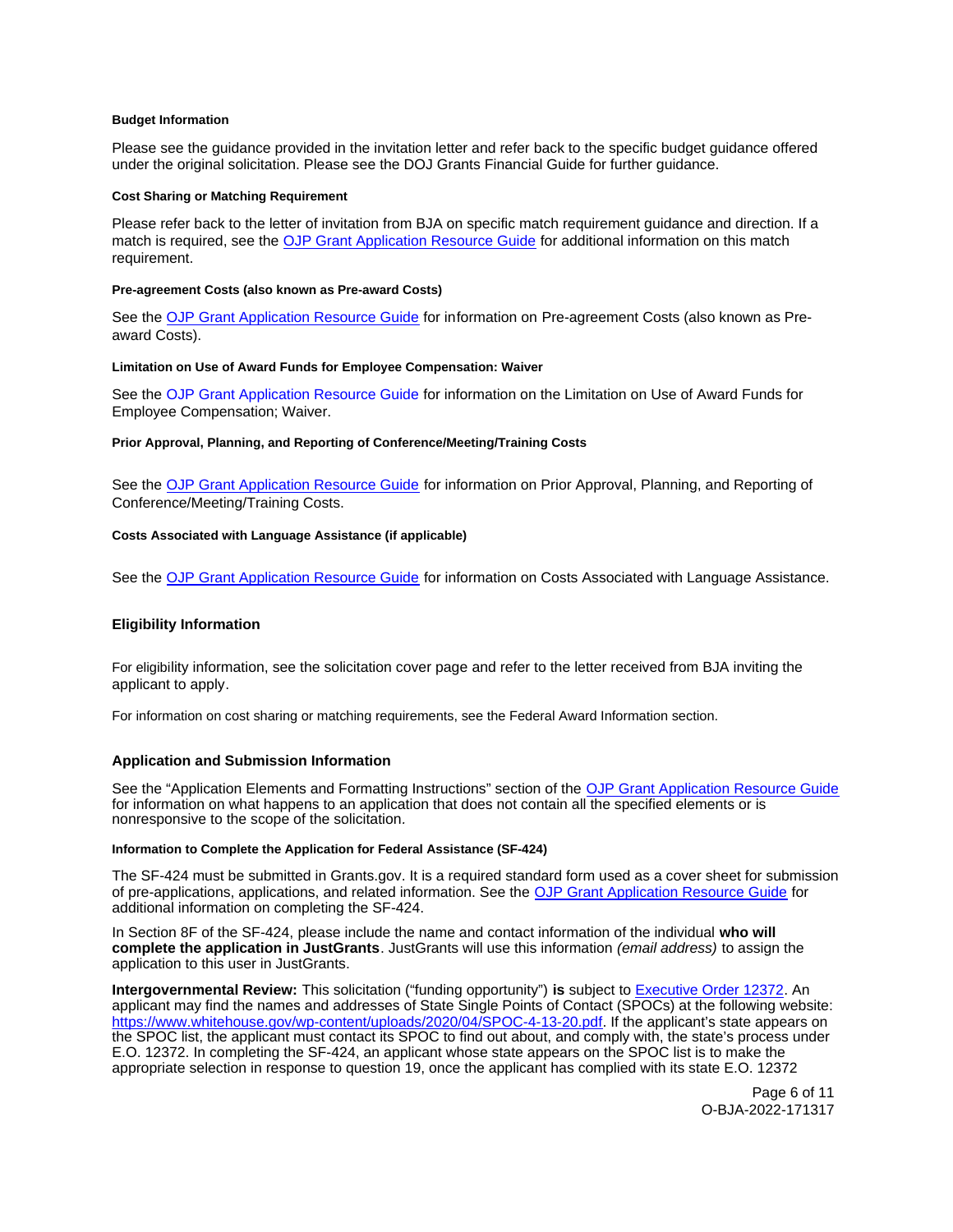<span id="page-6-0"></span>process. An applicant whose state does not appear on the SPOC list should answer question 19 by selecting the response that the: "Program is subject to E.O. 12372 but has not been selected by the state for review."

## **Standard Applicant Information (JustGrants 424 and General Agency Information)**

The Standard Applicant Information section of the JustGrants application is pre-populated with the SF-424 data submitted in [Grants.gov.](https://Grants.gov) The applicant will need to review the Standard Applicant Information in JustGrants and make edits as needed. Within this section, the applicant will need to add zip codes for areas affected by the project, confirm its Authorized Representative, and verify and confirm the organization's unique entity identifier, legal name, and address.

## **Proposal Abstract**

A proposal abstract (no more than 400 words) summarizing the proposed project, including the purpose of the project, primary activities, expected outcomes, the service area, intended beneficiaries and subrecipients (if known), will be completed in the JustGrants web-based form. This abstract should be written in the third person and will be made publicly available on the OJP website if the project is awarded.

## **Proposal Narrative**

The proposal narrative should be submitted as an attachment in JustGrants. The attached document should be double-spaced, using a standard 12-point font; have no less than 1-inch margins; and should not exceed 12 pages. Pages should be numbered and submitted as an attachment.

The following sections should be included as part of the proposal narrative:

- a. Description of the Issue OR Statement of the Problem if research is involved
- b. Project Design and Implementation

Describe the strategy to address the needs identified in the original funded project. List the proposed program activities and describe how they relate to the stated objectives. Activities are the specific actions to be undertaken to fulfill the program objectives and reach the program goal(s). The scope, purpose, and performance period of the new project should be substantially the same as the previous one.

c. Capabilities and Competencies

Describe the capabilities and competencies to accomplish the goals and objectives of the project.

d. Plan for Collecting the Data Required for this Solicitation's Performance Measures

Describe the process for measuring project performance. Please refer back to the applicant invitation letter for specific guidance. Identify who will collect the data, who is responsible for performance measurements, and how the information will be used to guide and evaluate the impact of the project. Describe the process to accurately report data.

Note: The applicant is **not** required to submit performance data with the application. Rather, performance measure information is included as an alert that each successful applicant will be required to submit performance data as part of each award's reporting requirements.

OJP will require each successful applicant to submit regular performance data that show the completed work's results. The performance data directly relate to the goals, objectives, and deliverables identified in the "Goals, Objectives, and Deliverables" discussion. The applicant can also visit OJP's performance measurement page at [www.ojp.gov/performance](https://www.ojp.gov/performance) for an overview of performance measurement activities at OJP.

A list of performance measure questions for this program can be found [here.](https://bja.ojp.gov/funding/performance-measures/bja-program-performance-measures)

BJA will require award recipients to submit performance measure data in the BJA Performance Measurement Tool and separately submit a semi-annual performance report in JustGrants. BJA will provide further guidance on the post-award submission process, at the time of award.

#### **Note on Project Evaluations**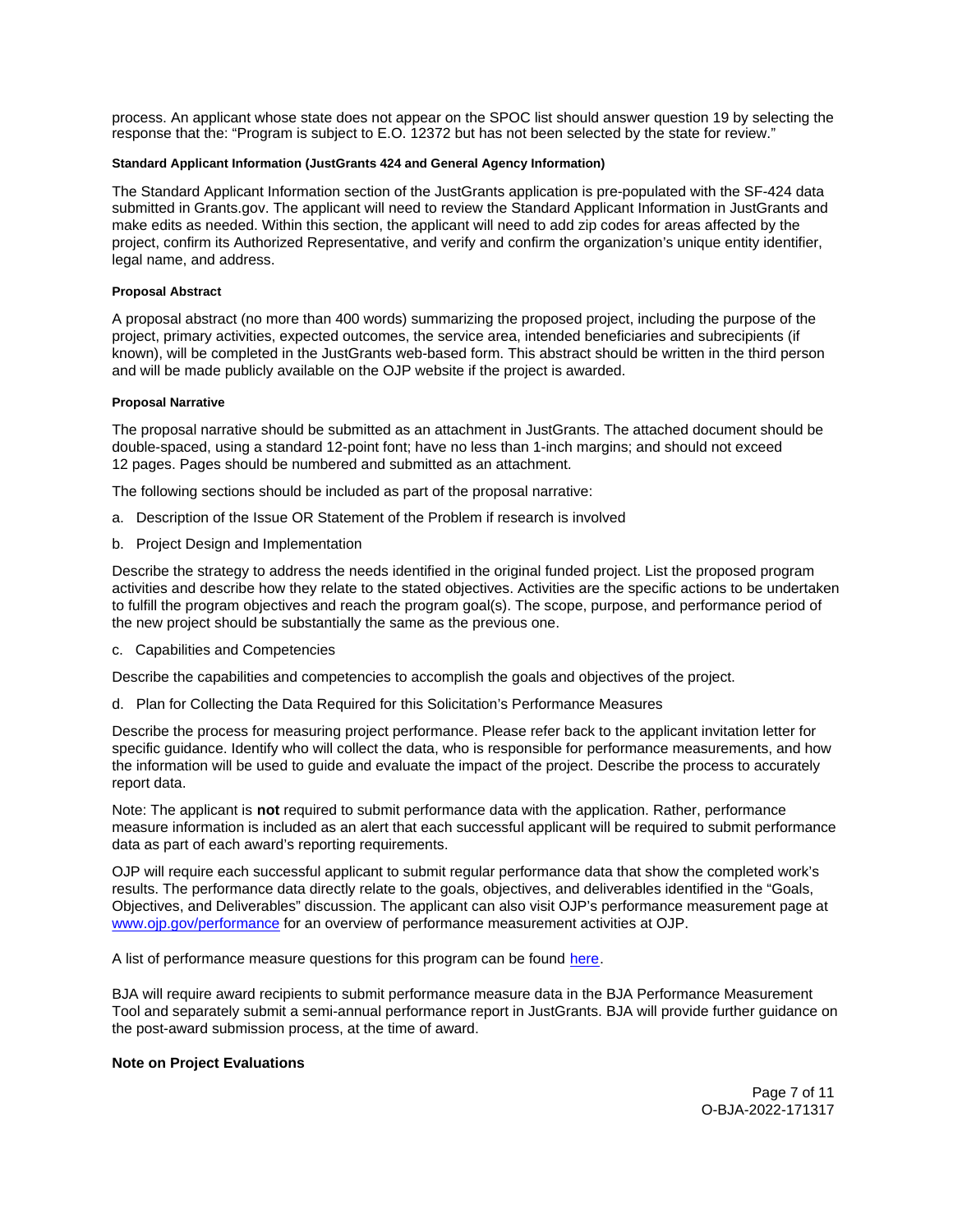<span id="page-7-0"></span>An applicant that proposes to use award funds through this solicitation to conduct project evaluations must follow the guidance in the "Note on Project Evaluations" section in the [OJP Grant Application Resource Guide.](https://www.ojp.gov/funding/apply/ojp-grant-application-resource-guide#project-evaluations)

#### **Goals, Objectives, Deliverables, and Timeline**

Applicants will submit the program goals, objectives, and deliverables in the JustGrants web-based form.

#### **Budget and Associated Documentation**

Applicants will attach the Budget Detail Worksheet as an attachment. See the OJP Grant Application Resource Guide for additional information.

#### **Budget Worksheet and Budget Narrative (attachment)**

Applicants will complete the budget attachment and submit it by uploading it as an attachment in JustGrants. See the [OJP Grant Application Resource Guide](https://www.ojp.gov/funding/apply/ojp-grant-application-resource-guide#budget-prep) for additional information.

## **Indirect Cost Rate Agreement (if applicable)**

The applicant will submit its indirect cost rate agreement by uploading it as an attachment in JustGrants. See the [OJP Grant Application Resource Guide](https://www.ojp.gov/funding/apply/ojp-grant-application-resource-guide#indirect-cost) for additional information.

#### **Financial Management Questionnaire (including applicant disclosure of high-risk status)**

The applicant will download the questionnaire, complete it, and submit it by uploading it as an attachment in JustGrants. See the [OJP Grant Application Resource Guide](https://www.ojp.gov/funding/apply/ojp-grant-application-resource-guide#fm-internal-controls-questionnaire) for additional information and the link to the questionnaire.

#### **Disclosure of Process Related to Executive Compensation**

This solicitation expressly modifies the OJP Grant Application Resource Guide by not incorporating its "Disclosure of Process Related to Executive Compensation" provisions. Applicants to this solicitation are not required to provide this disclosure.

#### **Disclosures and Assurances**

The applicant will address the following disclosures and assurances.

#### **Disclosure of Lobbying Activities**

Complete and submit the SF-LLL in [Grants.gov.](https://Grants.gov) See the [OJP Grant Application Resource Guide](https://www.ojp.gov/funding/apply/ojp-grant-application-resource-guide#disclosure-lobby) for additional information.

#### **DOJ Certified Standard Assurances**

Review and accept the DOJ Certified Standard Assurances in JustGrants. See the [OJP Grant Application](https://www.ojp.gov/funding/apply/ojp-grant-application-resource-guide#administrative)  [Resource Guide](https://www.ojp.gov/funding/apply/ojp-grant-application-resource-guide#administrative) for additional information.

#### **Applicant Disclosure of Duplication in Cost Items**

Complete the JustGrants web-based Applicant Disclosure of Duplication in Cost Items form. See the [OJP Grant](https://www.ojp.gov/funding/apply/ojp-grant-application-resource-guide#applicant-disclosure-pending-applications)  [Application Resource Guide](https://www.ojp.gov/funding/apply/ojp-grant-application-resource-guide#applicant-disclosure-pending-applications) for additional information.

# **DOJ Certifications Regarding Lobbying; Debarment, Suspension and Other Responsibility Matters; and Drug-Free Workplace Requirements**

Review and accept the DOJ Certified Certifications Regarding Lobbying; Debarment, Suspension and Other Responsibility Matters; Drug-Free Workplace Requirements; and Law Enforcement and Community Policing in JustGrants. See the [OJP Grant Application Resource Guide](https://www.ojp.gov/funding/apply/ojp-grant-application-resource-guide#administrative) for additional information.

> Page 8 of 11 O-BJA-2022-171317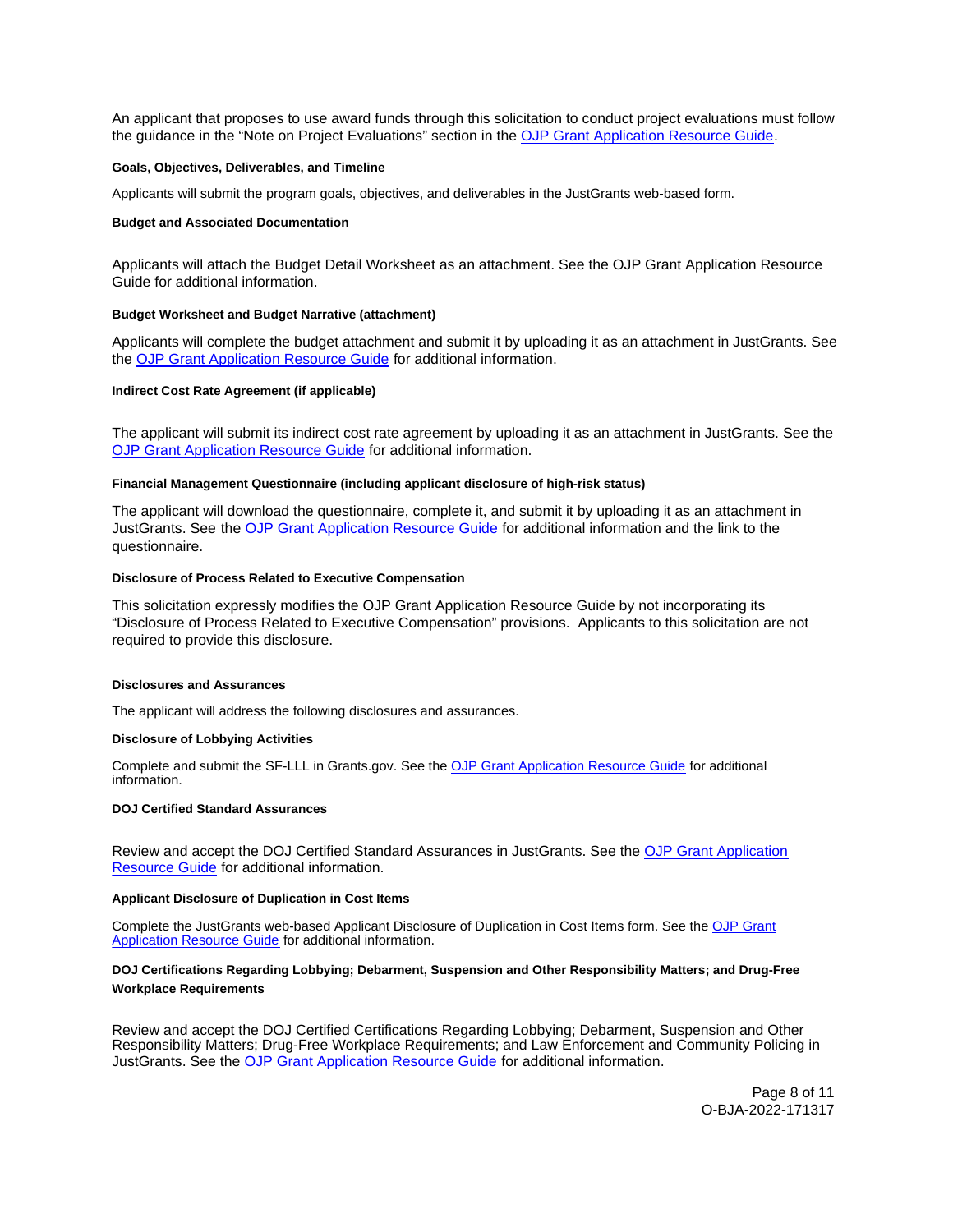#### <span id="page-8-0"></span>**How to Apply**

Step 1: The applicant must submit the **SF-424** and an **SF-LLL** in [Grants.gov](https://Grants.gov) at [https://www.grants.gov/web/grants/register.html.](https://www.grants.gov/web/grants/register.html)

Step 2: The applicant must then submit the **full application,** including attachments, in JustGrants at [JustGrants.usdoj.gov.](file://OJPCIFS54/home/callagha/Documents/JustGrants.usdoj.gov)

For additional information, see the "How to Apply" section in the [OJP Grant Application Resource Guide](https://www.ojp.gov/funding/apply/ojp-grant-application-resource-guide#apply) and the [DOJ Application Submission Checklist.](https://justicegrants.usdoj.gov/sites/g/files/xyckuh296/files/media/document/appln-submission-checklist.pdf)

#### **Submission Dates and Time**

The **SF-424** and the **SF-LLL** must be submitted in [Grants.gov](https://Grants.gov) by May 20, 2022 8:59 p.m. ET.

The **full application** must be submitted in JustGrants by May 26, 2022 8:59 p.m. ET.

OJP urges applicants to submit their [Grants.gov](https://Grants.gov) and JustGrants submissions prior to the due dates to allow sufficient time to correct errors and resubmit by the submission deadlines if a rejection notification is received. To be considered timely, the **full application** must be submitted in JustGrants by the JustGrants application deadline.

## **Application Review Information**

#### **Review Process**

OJP reviews each application to make sure that the information presented is reasonable, understandable, measurable, and achievable, as well as consistent with the solicitation. For invited applications, OJP reviews for consistency with the invitation letter and invited applicant guidance. See the OJP Grant Application Resource [Guide](https://www.ojp.gov/funding/apply/ojp-grant-application-resource-guide#application-review) for information on the application review process

Absent explicit statutory authorization or written delegation of authority to the contrary, the Assistant Attorney General will make all final award decisions

#### **Federal Award Administration Information**

#### **Federal Award Notices**

See the [OJP Grant Application Resource Guide](https://www.ojp.gov/funding/apply/ojp-grant-application-resource-guide#federal-award-notices) for information on award notifications and instructions.

## **Administrative, National Policy, and Other Legal Requirements**

If selected for funding, in addition to implementing the funded project consistent with the OJP-approved application, the recipient must comply with all award conditions and all applicable requirements of federal statutes and regulations, including the applicable requirements referred to in the assurances and certifications executed in connection with award acceptance. For additional information on these legal requirements, see the "Administrative, National Policy, and Other Legal Requirements" section in the [OJP Grant Application Resource](https://www.ojp.gov/funding/apply/ojp-grant-application-resource-guide#administrative)  [Guide.](https://www.ojp.gov/funding/apply/ojp-grant-application-resource-guide#administrative)

#### **Information Technology (IT) Security Clauses**

An application in response to this solicitation may require inclusion of information related to information technology security. See the [OJP Grant Application Resource Guide](https://www.ojp.gov/funding/apply/ojp-grant-application-resource-guide#information-technology) for information on information technology security.

#### **General Information about Post-Federal Award Reporting Requirements**

In addition to the deliverables described in the "Program Description" section, all award recipients under this solicitation will be required to submit certain reports and data.

Required reports. Award recipients typically must submit quarterly financial reports, semi-annual performance

Page 9 of 11 O-BJA-2022-171317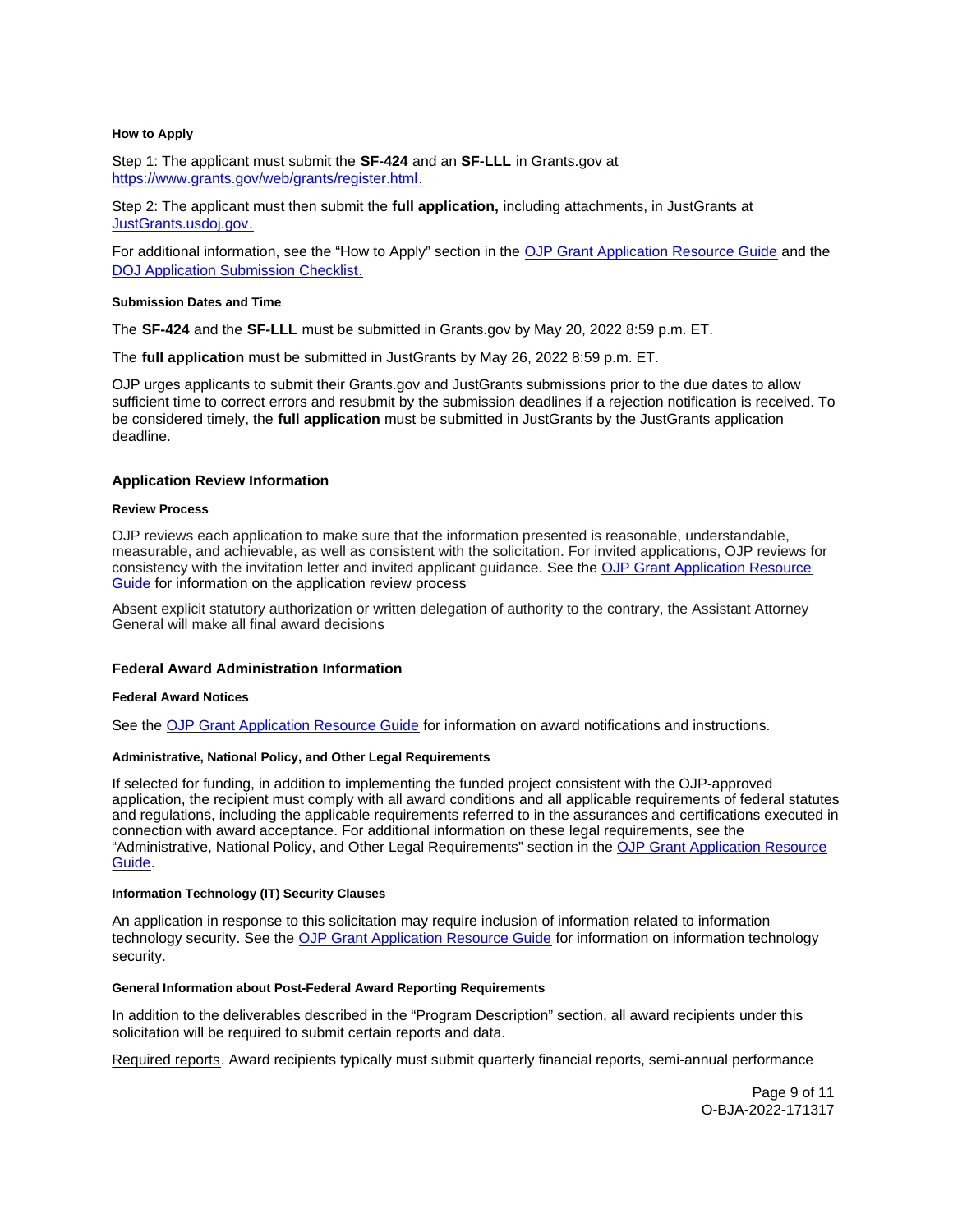<span id="page-9-0"></span>reports, final financial and performance reports, and, if applicable, an annual audit report in accordance with the Part 200 Uniform Requirements or specific award conditions. Future awards and fund drawdowns may be withheld if reports are delinquent. (In appropriate cases, OJP may require additional reports.)

See the [OJP Grant Application Resource Guide](https://www.ojp.gov/funding/apply/ojp-grant-application-resource-guide#general-information) for additional information on specific post-award reporting requirements, including performance measure data.

# **Federal Awarding Agency Contact(s)**

For OJP contact(s), see the solicitation cover page.

For contact information for [Grants.gov](https://Grants.gov) and JustGrants, see the solicitation cover page.

# **Other Information**

## **Freedom of Information and Privacy Act (5 U.S.C. 552 and 5 U.S.C. 552a)**

See the [OJP Grant Application Resource Guide](https://www.ojp.gov/funding/apply/ojp-grant-application-resource-guide#foia) for information on the Freedom of Information and Privacy Act (5 U.S.C. 552 and 5 U.S.C. 552a).

## **Provide Feedback to OJP**

See the [OJP Grant Application Resource Guide](https://www.ojp.gov/funding/apply/ojp-grant-application-resource-guide#feedback) for information on how to provide feedback to OJP.

## **Application Checklist**

BJA FY 2022 Invited to Apply - Administrative Funding Adjustments to BJA Previously Funded Awards 2

This application checklist has been created as an aid in developing an application. The [DOJ Application](https://justicegrants.usdoj.gov/sites/g/files/xyckuh296/files/media/document/appln-submission-checklist.pdf)  [Submission Checklist](https://justicegrants.usdoj.gov/sites/g/files/xyckuh296/files/media/document/appln-submission-checklist.pdf) is another resource.

# **What an Applicant Must Do:**

Prior to registering in [Grants.gov](https://Grants.gov):

Confirm your Entity's [System Award Management \(SAM\)](https://sam.gov/SAM/) Registration Information (see [OJP Grant](https://www.ojp.gov/funding/apply/ojp-grant-application-resource-guide#apply)  [Application Resource Guide\)](https://www.ojp.gov/funding/apply/ojp-grant-application-resource-guide#apply)

To register in [Grants.gov](https://Grants.gov):

- Acquire an Authorized Organization Representative (AOR) and [Grants.gov](https://Grants.gov) username and password (see [OJP Grant Application Resource Guide\)](https://www.ojp.gov/funding/apply/ojp-grant-application-resource-guide#apply)
- Acquire AOR confirmation from the E-Business Point of Contact (see OJP Grant Application Resource [Guide\)](https://www.ojp.gov/funding/apply/ojp-grant-application-resource-guide#apply)

# To find the Funding Opportunity:

- Search for the Funding Opportunity in [Grants.gov](https://Grants.gov) using the opportunity number, Assistance Listing or keyword(s)
- Select the correct Competition ID
- Access the Funding Opportunity and Application Package (see step 7 in the [OJP Grant Application](https://www.ojp.gov/funding/apply/ojp-grant-application-resource-guide#apply)  [Resource Guide\)](https://www.ojp.gov/funding/apply/ojp-grant-application-resource-guide#apply)
- Sign up for [Grants.gov](https://Grants.gov) email [notifications](https://www.grants.gov/web/grants/manage-subscriptions.html) (optional) (see [OJP Grant Application Resource Guide\)](https://www.ojp.gov/funding/apply/ojp-grant-application-resource-guide#apply)
- Read [Important Notice: Applying for Grants in Grants.gov](https://ojp.gov/funding/Apply/Grants-govInfo.htm)
- . Read OJP policy and guidance on conference approval, planning, and reporting available at <https://www.ojp.gov/funding/financialguidedoj/iii-postaward-requirements#6g3y8>(see [OJP Grant](https://www.ojp.gov/funding/apply/ojp-grant-application-resource-guide#prior-approval)  [Application Resource Guide\)](https://www.ojp.gov/funding/apply/ojp-grant-application-resource-guide#prior-approval)

Overview of Post-Award Legal Requirements:

• Review the "Overview of Legal Requirements Generally Applicable to OJP Grants and Cooperative [Agreements - FY 2022 Awards"](https://www.ojp.gov/funding/explore/legal-overview-fy-2022-awards) in the [OJP Funding Resource Center.](https://www.ojp.gov/funding/explore/legal-overview-awards)